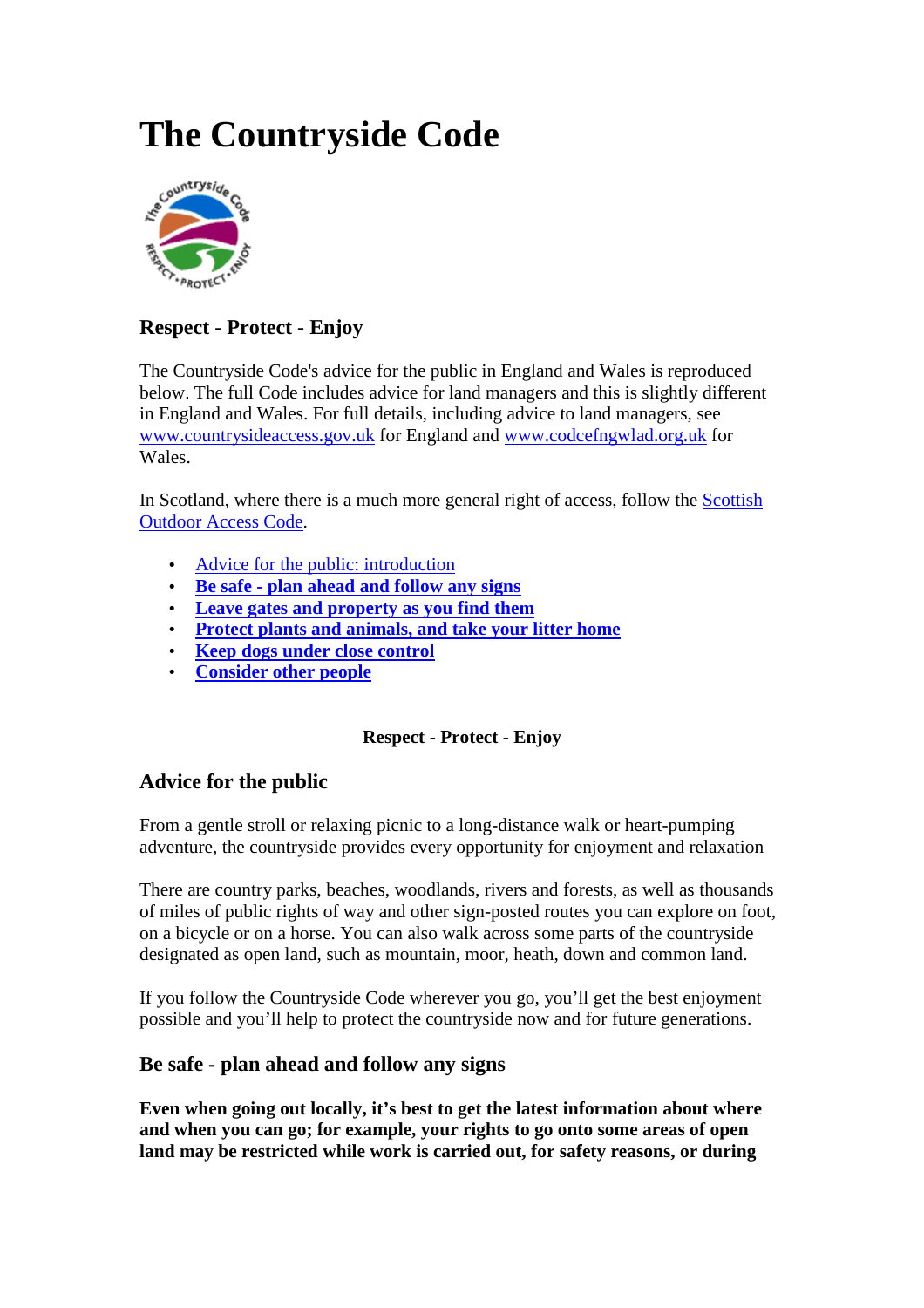#### **breeding season. Follow advice and local signs, and be prepared for the unexpected.**

- Refer to up-to-date maps or guidebooks, visit www.countrysideaccess.gov.uk (England) or www.ccw.gov.uk (Wales), or contact local information centres.
- You're responsible for your own safety and for others in your care, so be prepared for changes in weather and other events. Visit www.countrysideaccess.gov.uk (England) or www.ccw.gov.uk (Wales) for links to organisations offering specific advice on equipment and safety, or contact visitor information centres and libraries for a list of outdoor recreation groups.
- Check weather forecasts before you leave and don't be afraid to turn back.
- Part of the appeal of the countryside is that you can get away from it all. You may not see anyone for hours, and there are many places without clear mobile phone signals, so let someone else know where you're going and when you expect to return.
- Get to know the signs and symbols used in the countryside to show paths and open countryside (see www.countrysideaccess.gov.uk in England or www.ccw.gov.uk in Wales).

## **Leave gates and property as you find them**

#### **Please respect the working life of the countryside, as our actions can affect people's livelihoods, our heritage, and the safety and welfare of animals and ourselves.**

- A farmer will normally leave a gate closed to keep livestock in, but may sometimes leave it open so they can reach food and water. Leave gates as you find them or follow instructions on signs; if walking in a group, make sure the last person knows how to leave the gates.
- If you think a sign is illegal or misleading (for example, a 'Private No Entry' sign on a public footpath), contact the local authority.
- Follow paths across land that has crops growing on it, wherever possible.
- Use gates and stiles wherever possible climbing over walls, hedges and fences can damage them and increase the risk of farm animals escaping.
- Our heritage belongs to all of us be careful not to disturb ruins and historic sites.
- Leave machinery and livestock alone don't interfere with animals even if you think they're in distress. Try to alert the farmer instead.

## **Protect plants and animals, and take your litter home**

#### **We have a responsibility to protect our countryside now and for future generations, so make sure you don't harm animals, birds, plants or trees.**

• Litter and leftover food doesn't just spoil the beauty of the countryside, it can be dangerous to wildlife and farm animals and can spread disease - so take your litter home with you. Dropping litter and dumping rubbish are criminal offences.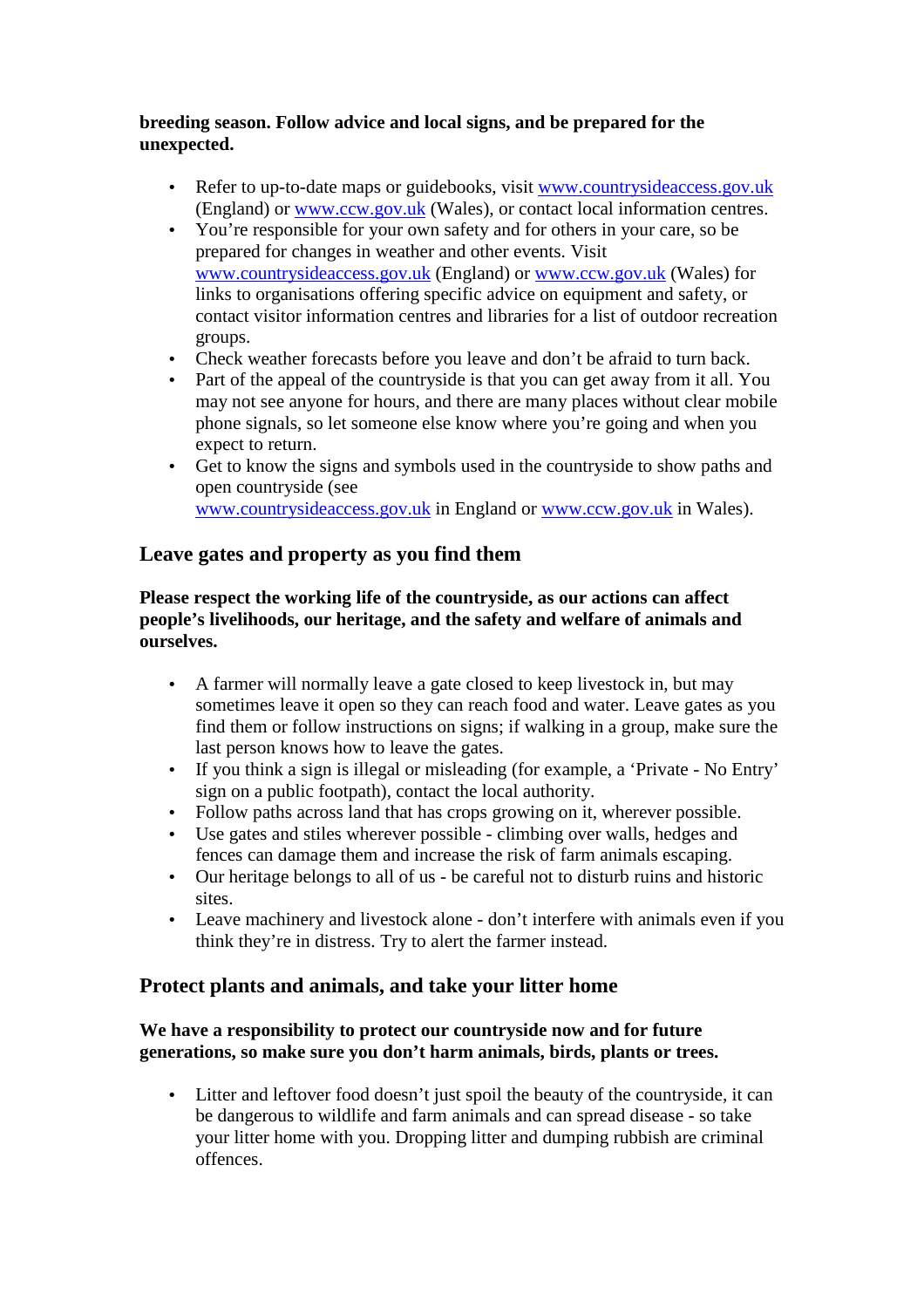- Discover the beauty of the natural environment and take special care not to damage, destroy or remove features such as rocks, plants and trees. They provide homes and food for wildlife, and add to everybody's enjoyment of the countryside.
- Wild animals and farm animals can behave unpredictably if you get too close, especially if they're with their young - so give them plenty of space.
- Fires can be as devastating to wildlife and habitats as they are to people and property - so be careful not to drop a match or smouldering cigarette at any time of the year. Sometimes, controlled fires are used to manage vegetation, particularly on heaths and moors between October and early April, so please check that a fire is not supervised before calling 999.

### **Keep dogs under close control**

**The countryside is a great place to exercise dogs, but it's every owner's duty to make sure their dog is not a danger or nuisance to farm animals, wildlife or other people.**

- By law, you must control your dog so that it does not disturb or scare farm animals or wildlife. You must keep your dog on a short lead on most areas of open country and common land between 1 March and 31 July, and at all times near farm animals.
- You do not have to put your dog on a lead on public paths, as long as it is under close control. But as a general rule, keep your dog on a lead if you cannot rely on its obedience. By law, farmers are entitled to destroy a dog that injures or worries their animals.
- If a farm animal chases you and your dog, it is safer to let your dog off the lead - don't risk getting hurt by trying to protect it.
- Take particular care that your dog doesn't scare sheep and lambs or wander where it might disturb birds that nest on the ground and other wildlife - eggs and young will soon die without protection from their parents.
- Everyone knows how unpleasant dog mess is and how it can cause infections, so always clean up after your dog and get rid of the mess responsibly. Also, make sure your dog is wormed regularly.
- At certain times, dogs may not be allowed on some areas of open land or may need to be kept on a lead. Please follow any signs. You can also find out more about these rules:

- in England, at www.countrysideaccess.gov.uk, email openaccess@countryside.gov.uk, tel 0845 100 3298.  $\frac{1}{2}$  in Wales, at www.ccw.gov.uk, tel 0845 130 6229

## **Consider other people**

#### **Showing consideration and respect for other people makes the countryside a pleasant environment for everyone - at home, at work and at leisure.**

• Busy traffic on small country roads can be unpleasant and dangerous to local people, visitors and wildlife - so slow down and, where possible, leave your vehicle at home, consider sharing lifts and use alternatives such as public transport or cycling. More information about public transport